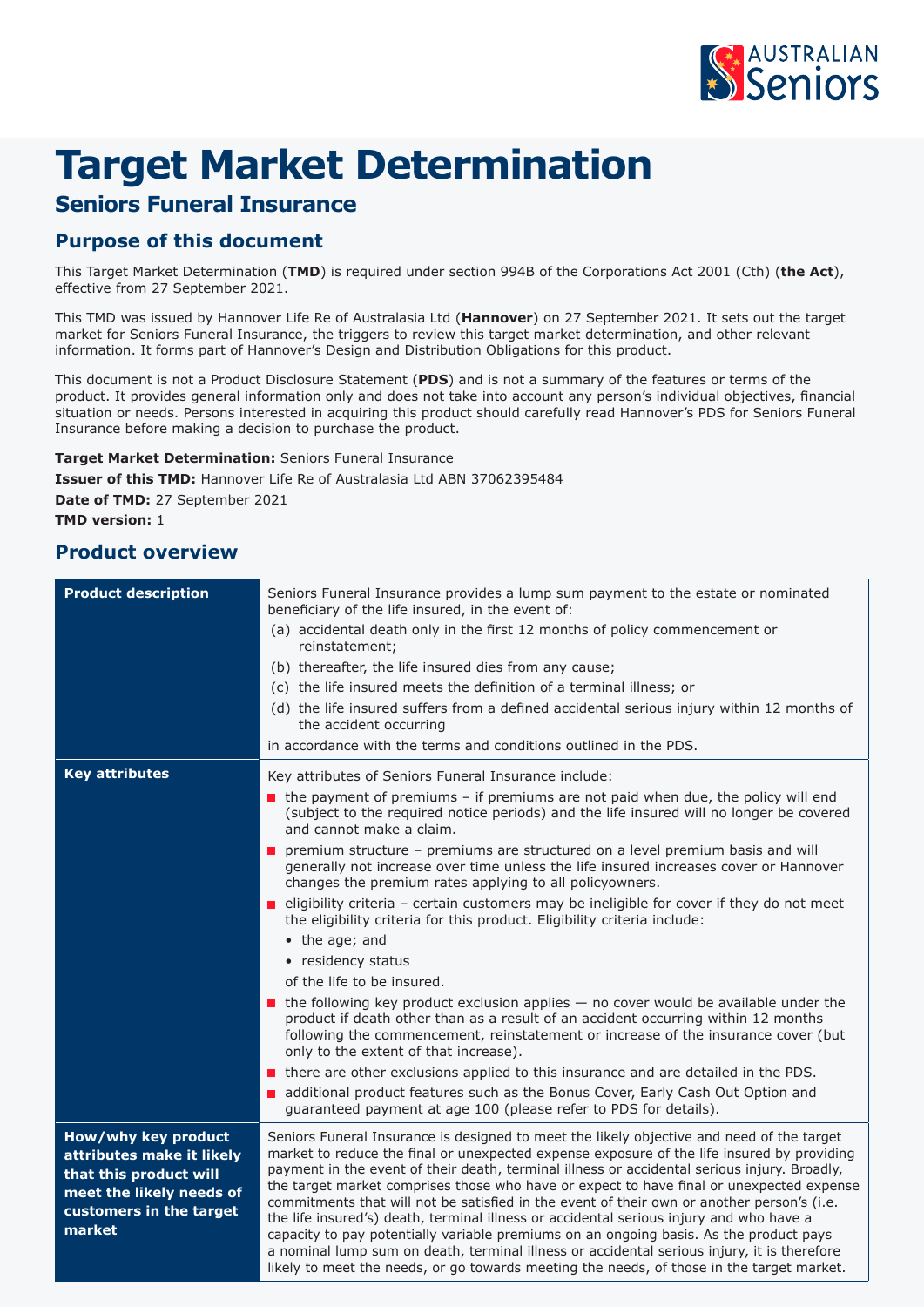

# **Description of the target market**

| Likely objectives,<br>financial situation and<br>needs of customers<br>in the target market<br>of Seniors Funeral<br><b>Insurance</b> | The objective of customers in the target market is to reduce their exposure to the<br>following financial situations:<br>the customer (either the policyowner or the life insured) has (or envisages that in<br>the future they will or may have) final expenses to be paid in the event of their death<br>or unexpected expenses in the event of suffering an accidental serious injury or |
|---------------------------------------------------------------------------------------------------------------------------------------|---------------------------------------------------------------------------------------------------------------------------------------------------------------------------------------------------------------------------------------------------------------------------------------------------------------------------------------------------------------------------------------------|
|                                                                                                                                       | terminal illness, such as (but not limited to):<br>• funeral expenses; and/or<br>• medical costs, transportation and accommodation costs, and personal and palliative<br>care.                                                                                                                                                                                                              |
| <b>Financial situation of</b><br>customers in the target<br>market                                                                    | A customer who:                                                                                                                                                                                                                                                                                                                                                                             |
|                                                                                                                                       | $\blacksquare$ is earning income;                                                                                                                                                                                                                                                                                                                                                           |
|                                                                                                                                       | has personal savings;<br>$\blacksquare$                                                                                                                                                                                                                                                                                                                                                     |
|                                                                                                                                       | has retirement income e.g. superannuation; or<br>П                                                                                                                                                                                                                                                                                                                                          |
|                                                                                                                                       | otherwise has financial capacity (e.g. family or other relationships)                                                                                                                                                                                                                                                                                                                       |
|                                                                                                                                       | to pay premiums (which may vary from time to time) in accordance with the level<br>premium structure to retain the product for the extended period of time which it is<br>intended to be held.                                                                                                                                                                                              |
| <b>Demographic and</b><br>eligibility requirements                                                                                    | <b>Primary demographic:</b>                                                                                                                                                                                                                                                                                                                                                                 |
|                                                                                                                                       | age: 45-79 (when the life insured purchases the policy); or                                                                                                                                                                                                                                                                                                                                 |
|                                                                                                                                       | ■ customers who are unable to obtain underwritten cover or do not wish to undergo<br>the underwriting process where their financial need can either in part or in whole be<br>satisfied by the level of cover available (ages 18-44); and                                                                                                                                                   |
|                                                                                                                                       | residency status: Australian resident.                                                                                                                                                                                                                                                                                                                                                      |
|                                                                                                                                       | <b>Secondary demographic:</b>                                                                                                                                                                                                                                                                                                                                                               |
|                                                                                                                                       | age: 18-44 (when the life insured purchases the policy); and                                                                                                                                                                                                                                                                                                                                |
|                                                                                                                                       | residency status: Australian resident.                                                                                                                                                                                                                                                                                                                                                      |
|                                                                                                                                       | For example, the following groups are outside the target market for this product:                                                                                                                                                                                                                                                                                                           |
|                                                                                                                                       | age: below 18 or over 79 (when the life insured purchases the policy); or                                                                                                                                                                                                                                                                                                                   |
|                                                                                                                                       | residency status: not an Australian resident.                                                                                                                                                                                                                                                                                                                                               |

# **Distribution conditions**

| In accordance with the<br>obligations outlined<br>under Part 7.8A of<br>the Corporations Act<br>(product design and<br>distribution obligations)                        | this product is authorised for distribution only by Greenstone Financial Services Pty<br>Ltd (GFS) and cannot be purchased directly from Hannover;                      |
|-------------------------------------------------------------------------------------------------------------------------------------------------------------------------|-------------------------------------------------------------------------------------------------------------------------------------------------------------------------|
|                                                                                                                                                                         | this product may only be distributed to customers under General Advice. No Personal<br>Advice is to be provided to a customer at any point in the distribution process; |
|                                                                                                                                                                         | GFS should not sell to a customer who does not satisfy the demographic factors of<br>customers in the target market; and                                                |
|                                                                                                                                                                         | <b>GFS</b> must provide a customer with a copy of the PDS.                                                                                                              |
| <b>The following</b><br>distribution conditions<br>and restrictions make<br>it more likely that the<br>customers who acquire<br>the product are in the<br>target market | ■ Call centre distribution must be undertaken in accordance with authorised call scripts<br>and processes.                                                              |